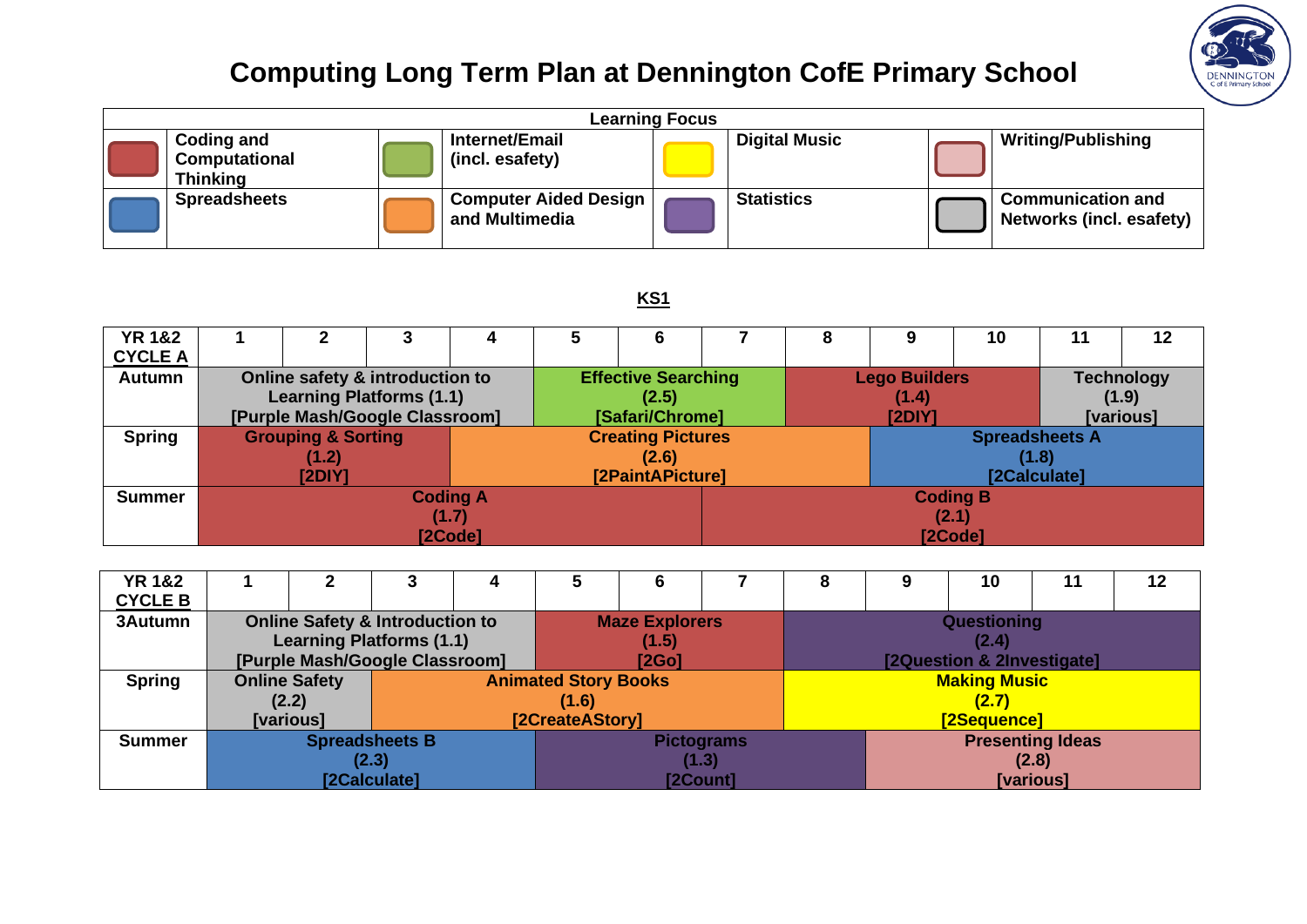**LKS2**

| <b>YR 3&amp;4</b><br><b>CYCLE A</b> | $\mathbf{2}$                                                                                                                                | 3                                 | 4                                                                | 5                      | 6                                   |                                    | 8                      | 9                     | 10 | 11 | 12 |  |
|-------------------------------------|---------------------------------------------------------------------------------------------------------------------------------------------|-----------------------------------|------------------------------------------------------------------|------------------------|-------------------------------------|------------------------------------|------------------------|-----------------------|----|----|----|--|
| Autumn                              | <b>Online Safety &amp;</b><br><b>Coding C</b><br><b>Accomplishing a</b><br><b>Revisiting</b><br><b>Learning</b><br>Goal<br><b>Platforms</b> |                                   | <b>Coding D</b><br><b>Simulating a</b><br><b>Physical System</b> |                        | <b>Coding E</b><br><b>Debugging</b> |                                    | <b>Spreadsheets C</b>  |                       |    |    |    |  |
|                                     | (3.2)<br>[various]                                                                                                                          |                                   | (Y3L1&Y4L1)<br>[2Code]                                           |                        | (Y3L2&Y4L6)<br>[2Code]              |                                    | (Y3L5&Y4L4)<br>[2Code] | (3.3)<br>[2Calculate] |    |    |    |  |
| <b>Spring</b>                       |                                                                                                                                             |                                   | <b>Touch Typing</b><br>(3.4)                                     |                        |                                     | <b>Using Email Safely</b><br>(3.5) |                        |                       |    |    |    |  |
|                                     |                                                                                                                                             | [2Type and other online programs] |                                                                  |                        |                                     | [2Email, 2Connect & 2DIY]          |                        |                       |    |    |    |  |
| <b>Summer</b>                       |                                                                                                                                             | <b>Branching Databases</b>        |                                                                  | <b>Simulations</b>     |                                     |                                    | <b>Graphing</b>        |                       |    |    |    |  |
|                                     |                                                                                                                                             | (3.6)                             |                                                                  | (3.7)                  |                                     |                                    |                        | (3.8)                 |    |    |    |  |
|                                     |                                                                                                                                             | [2Question]                       |                                                                  | [2Simulate & 2Publish] |                                     |                                    |                        | [2Graph]              |    |    |    |  |

| <b>YR 3&amp;4</b><br><b>CYCLE B</b> |                                                                                 |                                                                              |                                                                           |                                                                         | 5 | 6                                                                                 |                                                        | 8                                                          | 9                     | 10                                                  | 11 | 12 |  |  |
|-------------------------------------|---------------------------------------------------------------------------------|------------------------------------------------------------------------------|---------------------------------------------------------------------------|-------------------------------------------------------------------------|---|-----------------------------------------------------------------------------------|--------------------------------------------------------|------------------------------------------------------------|-----------------------|-----------------------------------------------------|----|----|--|--|
| <b>Autumn</b>                       | <b>Online Safety &amp;</b><br><b>Revisiting</b><br>Learning<br><b>Platforms</b> |                                                                              | <b>Coding F</b><br><b>Variables and</b><br>'if/else'<br><b>statements</b> |                                                                         |   | <b>Coding G</b><br><b>Repetition,</b><br><b>Timers, Repeats</b><br>and User Input |                                                        | <b>Coding H</b><br><b>More Complex</b><br><b>Variables</b> |                       | <b>Spreadsheets D</b>                               |    |    |  |  |
|                                     |                                                                                 | (4.2)<br>[various]                                                           |                                                                           | (Y3L4&Y4L2)<br>[2Code]                                                  |   | (Y3L3&Y4L3)<br>[2Code]                                                            | (Y3L6&Y4L5)<br>[2Code]                                 |                                                            | (4.3)<br>[2Calculate] |                                                     |    |    |  |  |
| <b>Spring</b>                       |                                                                                 | <b>Writing for Different Audiences</b><br>(4.4)<br>[2Email, 2Connect & 2DIY] |                                                                           |                                                                         |   |                                                                                   |                                                        | Logo<br>(4.5)<br>[Logo]                                    |                       |                                                     |    |    |  |  |
| <b>Summer</b>                       |                                                                                 |                                                                              |                                                                           | <b>Animation &amp; Film</b><br>(4.6)<br>[2Animate & others e.g. iMovie] |   |                                                                                   | <b>Effective Searching</b><br>(4.7)<br>[Safari/Chrome] |                                                            |                       | <b>Hardware Investigators</b><br>(4.8)<br>[Various] |    |    |  |  |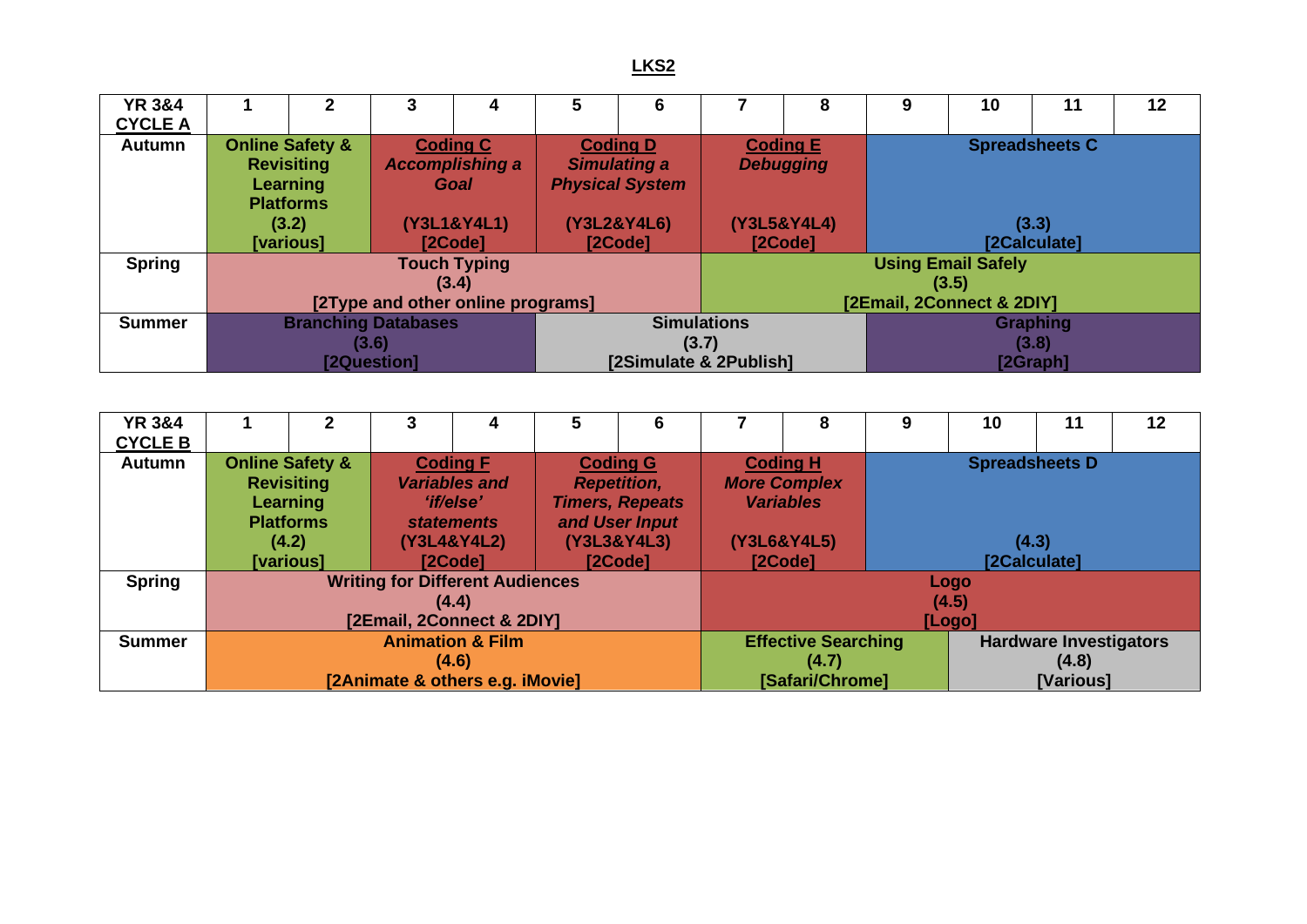**UKS2**

| <b>YR 5&amp;6</b> |                            | $\mathbf{2}$      | 3                    | 4                             | 5                   | 6          | 7                       | 8           | 9                     | 10                  | 11 | 12 |  |  |  |
|-------------------|----------------------------|-------------------|----------------------|-------------------------------|---------------------|------------|-------------------------|-------------|-----------------------|---------------------|----|----|--|--|--|
| <b>CYCLE A</b>    |                            |                   |                      |                               |                     |            |                         |             |                       |                     |    |    |  |  |  |
| Autumn            | <b>Online Safety &amp;</b> |                   | <b>Coding I</b>      |                               | <b>Coding J</b>     |            | <b>Coding K</b>         |             | <b>Spreadsheets E</b> |                     |    |    |  |  |  |
|                   |                            | <b>Revisiting</b> | <b>Accomplishing</b> |                               | <b>Games with</b>   |            | <b>Using Buttons to</b> |             |                       |                     |    |    |  |  |  |
|                   | Learning                   |                   | <b>Goals and</b>     |                               | <b>Scores and</b>   |            | <b>Showcase Work</b>    |             |                       |                     |    |    |  |  |  |
|                   | <b>Platforms</b>           |                   |                      | <b>Simulations</b>            | <b>Timers</b>       |            |                         |             |                       |                     |    |    |  |  |  |
|                   | (5.2)                      |                   |                      | (Y5L1&Y5L2)                   | (Y5L4&Y5L5)         |            |                         | (Y6L6&Y6L6) | (5.3)                 |                     |    |    |  |  |  |
|                   |                            | <b>[various]</b>  |                      | [2Code]                       |                     | [2Code]    |                         | [2Code]     | [2Calculate]          |                     |    |    |  |  |  |
| <b>Spring</b>     |                            |                   | <b>Databases</b>     |                               | <b>Game Creator</b> |            |                         |             |                       |                     |    |    |  |  |  |
|                   |                            |                   | (5.4)                |                               | (5.5)               |            |                         |             |                       |                     |    |    |  |  |  |
|                   | [2Question&2Investigatge]  |                   |                      |                               | <b>[2DIY 3D]</b>    |            |                         |             |                       |                     |    |    |  |  |  |
| <b>Summer</b>     | <b>3D Modelling</b>        |                   |                      |                               |                     |            |                         |             |                       | <b>Concept Maps</b> |    |    |  |  |  |
|                   |                            |                   |                      | (5.6)                         |                     |            |                         |             | (5.7)                 |                     |    |    |  |  |  |
|                   |                            |                   |                      | [2Design and Make and others] |                     | [2Connect] |                         |             |                       |                     |    |    |  |  |  |

| <b>YR 5&amp;6</b><br><b>CYCLE B</b> |                                                                                       | 2 | 3                                   | 4                                                                                                                                     | 5 | 6                      |                                                                 | 8                                                      | 9                     | 10 | 11 | 12 |  |  |
|-------------------------------------|---------------------------------------------------------------------------------------|---|-------------------------------------|---------------------------------------------------------------------------------------------------------------------------------------|---|------------------------|-----------------------------------------------------------------|--------------------------------------------------------|-----------------------|----|----|----|--|--|
| Autumn                              | <b>Online Safety &amp;</b><br><b>Revisiting Learning</b><br><b>Platforms</b><br>(6.2) |   |                                     | <b>Coding M</b><br><b>Coding L</b><br><b>Text Variables</b><br><b>Designing</b><br>and Functions<br><b>Complex</b><br><b>Programs</b> |   |                        |                                                                 | <b>Coding N</b><br><b>Adventures in</b><br><b>Text</b> | <b>Spreadsheets F</b> |    |    |    |  |  |
|                                     | [various]                                                                             |   |                                     | (Y6L1&Y6L2)<br>[2Code]                                                                                                                |   | (Y5L3&Y6L3)<br>[2Code] |                                                                 | (Y6L6)<br>[2Code]                                      | (6.3)<br>[2Calculate] |    |    |    |  |  |
| <b>Spring</b>                       |                                                                                       |   | <b>Blogging</b><br>(6.4)<br>[2Blog] |                                                                                                                                       |   |                        | <b>Text Adventures Continued</b><br>(6.5)<br>(2Code & 2Connect) |                                                        |                       |    |    |    |  |  |
| <b>Summer</b>                       | <b>Surveys and Quizzes</b><br>(6.7)<br>[2Quiz, 2DIY, Text Toolkit & 2Investigate]     |   |                                     |                                                                                                                                       |   |                        |                                                                 | <b>Networks</b><br>(6.6)<br>[various]                  |                       |    |    |    |  |  |